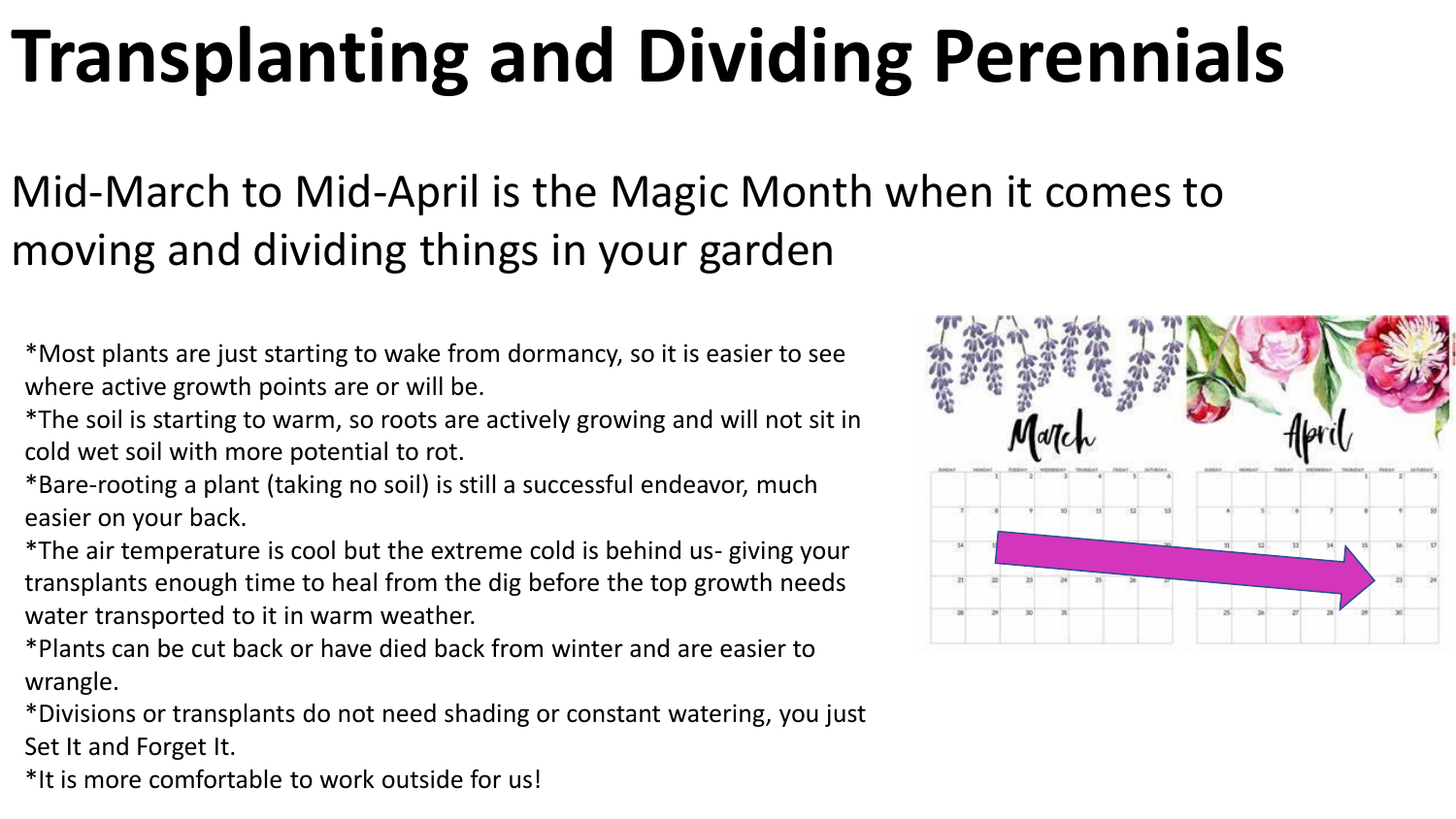As the weather continues to improve into May, dividing and transplanting will result in more cases of transplant shock, where you have cut off all the microscopic hair roots and the plant cannot pull water to the soft, tender, thirsty new spring growth. I normally stop dividing plants by the end of April, and the rootball on transplants gets bigger and bigger as the weeks go on. By late June I try to not transplant anything until fall, unless it is an emergency.

If you do move something and the new growth is "flagging" (wilting), watering the roots will only get you so far, as it may not be able to transport the water. The best bet is misting the top several times a day and shading it with an umbrella until the roots have recovered and it is able to keep itself upright.

If you can plan ahead (let's say you are moving at the end of June)--purchase an Anti-Transpirant spray, like Wilt-Pruf.

Basically, it is a pine tree extract that harmlessly coats the foliage with a transparent waxy layer that prevents moisture loss. Spray on the day before digging, and damage to the plant is pretty much eliminated if you are careful in the move. I usually have some on hand, you never know. I can be an impulsive digger.

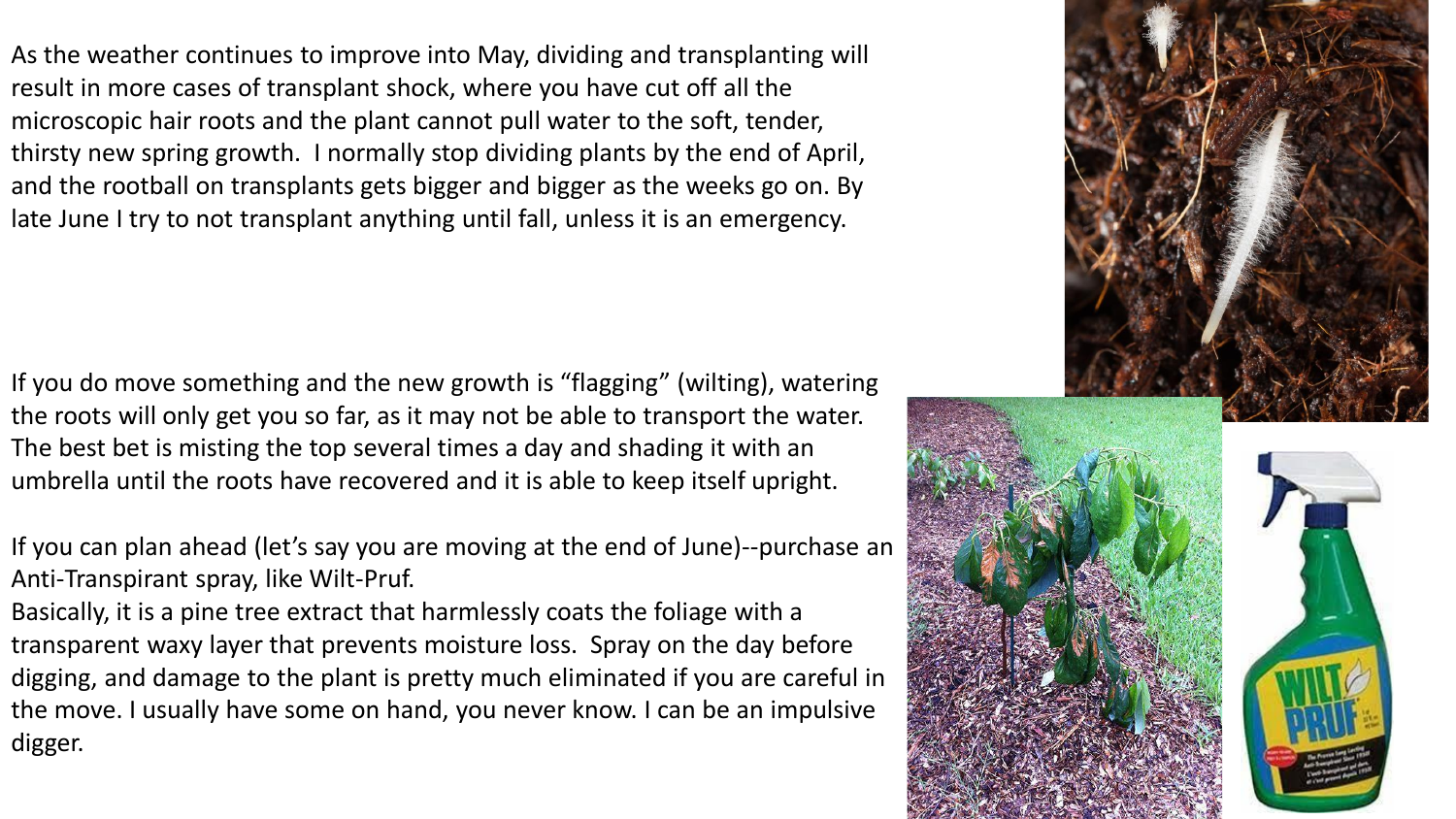## **Rooting Hormones, Willow Tea, B-1, Starter Fertilizer? Do I need these?**

The answer is- It Depends!

Rooting Hormone powder or liquids are really meant for taking cuttings. Some things will root without hormones- things like Forsythia, Boxleaf Lonicera, anything in the willow family (living woven fences are lovely), Redtwig Dogwoods, Hydrangeas… I like things you can just jam a stick in the ground in March and by July it's a resident.

But the majority of things you might make a 'stick cutting' from would need a dip into some rooting powder and a big dose of patience. There are books with guidance on the best way to propagate pretty much every plant under the sun, so it is worth doing a little research to make sure you have the right conditions for success.

Willow tea is a rooting liquid steeped from the willow plant, with a natural rooting hormone in it. Same thing- great for doing cuttings, and maybe an insurance policy on anything rare you are dividing. If you have it, use it! It can't hurt. Any willow can work so you don't have to have a weeping willow tree handy- you can use native Scoulers Willow, any Pussywillow, ornamentals like Alaska Blue Willow, or the pink Hakuro Nishiki--- anything named Salix. Cut up a twig, smash a bit with a hammer, put in a jar of water and let it sit. Willow water is ready to go in a day or two!





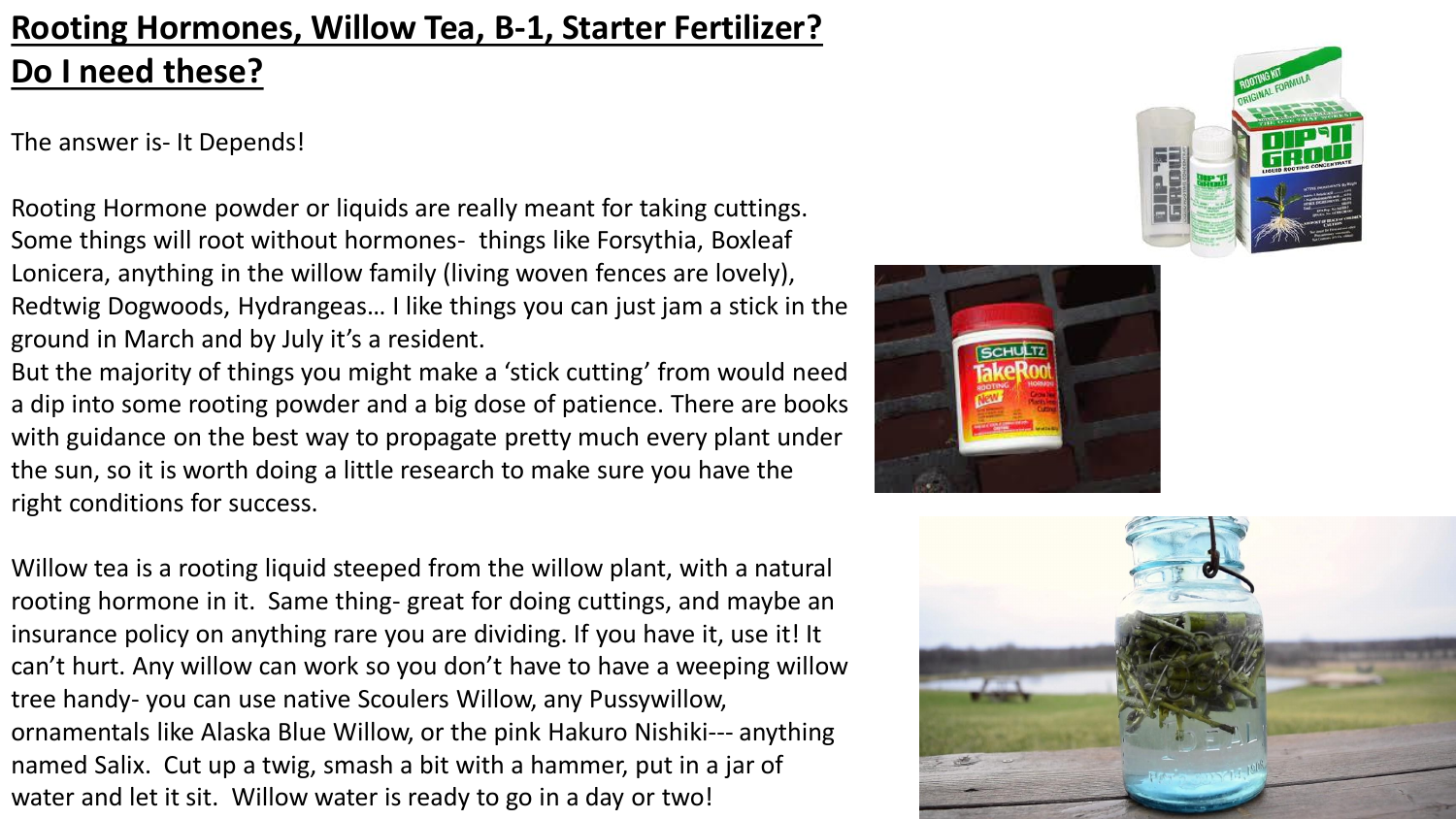B-1 liquid is made by several companies as a starter. I personally have not found any recognizable difference in using these plain B-1 products, though formulas differ and some do contain an additional rooting hormone acid. SuperThrive is one that does have a rooting acid in it, and it DOES work. We use professionally for transplant shock, seed starting on hard-to-germinate items, stressed plants, and items dug up outside of the magic window.

Liquid Kelp is also a good initial- watering item, especially if the plants are not in shock and will have new roots soon to utilize the minerals. Kelp or Seaweed helps strengthen cells.

Starter Fertilizer--- if my soil has good fertility, I almost never use fertilizer in the planting hole, and if I do, I use an organic that has to do some breaking down before the plant can use it. I let the plant root out first before going crazy on the food. The only exception to this is with grass seed- I always use a starter fertilizer with that since grass is such a heavy feeder.

For most things I focus more on making sure the soil looks loose and inviting, the structure is more helpful to rooting out a transplant than having copious amounts of nutrients at the outset. Drainage around brand-new forming roots is very important, especially during the time of year we get atmospheric rivers every other week.



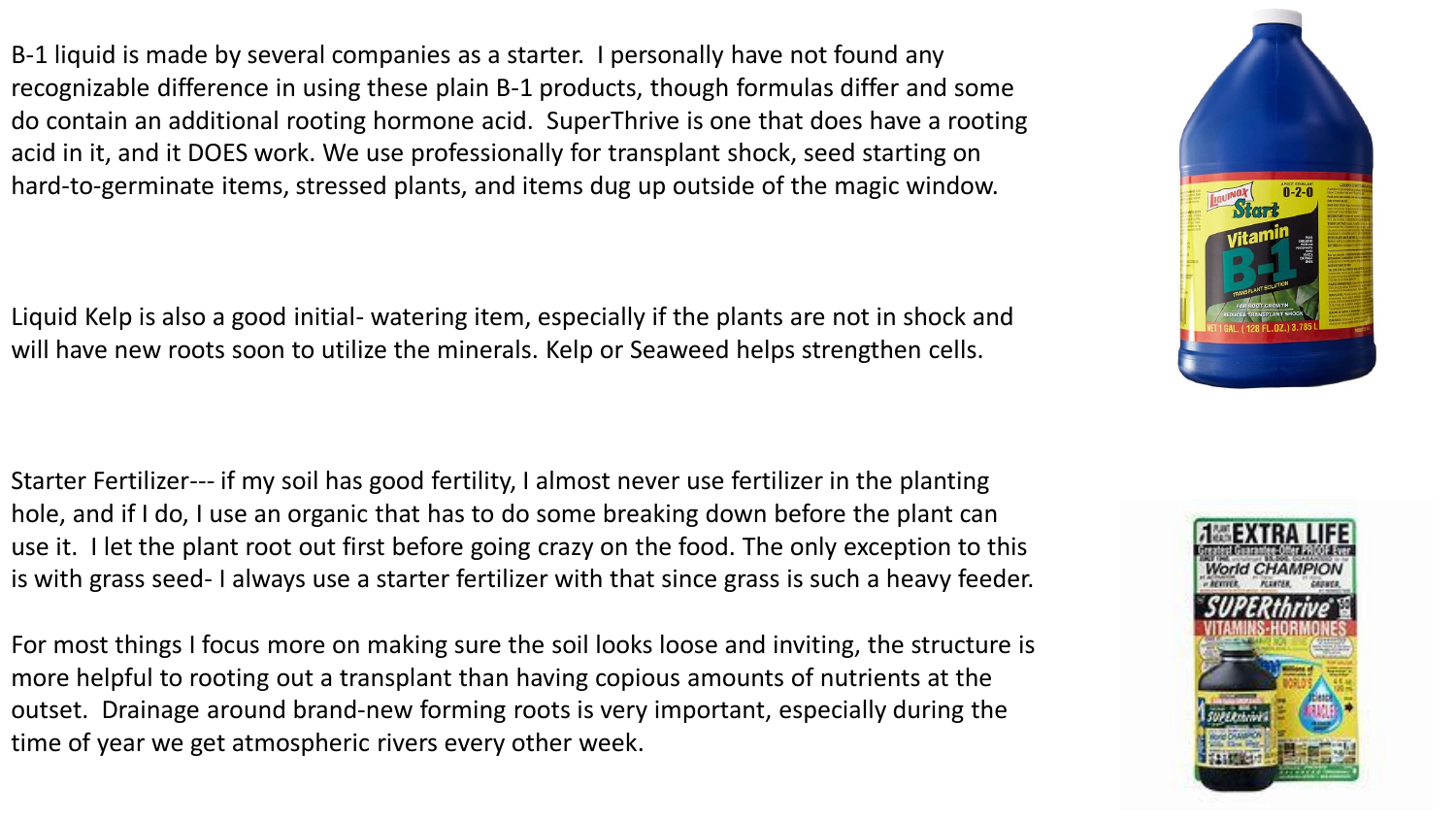Perennials with clustered crowns are the easiest to split

Things like : **Daylilies** Rudbeckia Daisy Campanula Hosta Echinacea Verbena Oregano Yarrow Salvias like May Night Siberian or Japanese Iris Sedums



I just dig up a plant, and gently pry apart new individual plants. Shaking off soil makes it easier to work and will not hurt them.

The only exceptions I really pay attention to is peonies and oriental poppies, which move better in the fall. Bearded iris are best divided after flowering. While spring splits on these won't necessarily kill them, they tend to be set back and may not flower again for a couple of years.